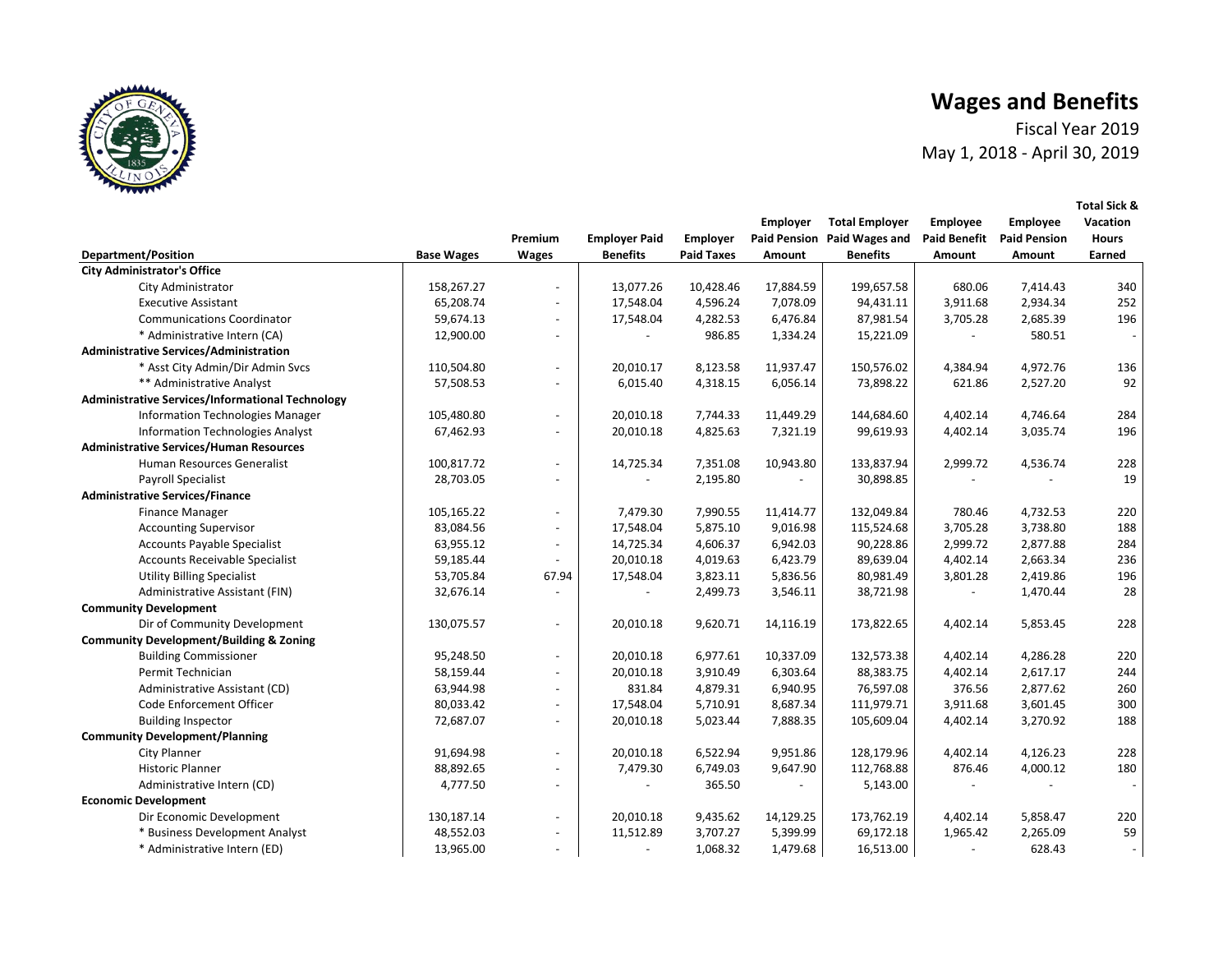Fiscal Year 2019 May 1, 2018 - April 30, 2019

| <b>Department/Position</b><br><b>Benefits</b><br><b>Paid Taxes</b><br><b>Benefits</b><br><b>Base Wages</b><br><b>Wages</b><br>Amount<br>Amount<br>Amount<br>Earned<br>Administrative Assistant (ED)<br>22,922.83<br>1,753.60<br>24,676.43<br>Police<br>Chief of Police<br>$^{+}$<br>142,441.32<br>1,969.07<br>163,216.23<br>14,116.02<br>18,805.84<br>4,162.10<br><b>Police/Operations</b><br>$\ddagger$<br>* Police Commander<br>50,908.97<br>46,583.31<br>1,363.03<br>98,855.31<br>374.00<br>5,045.07<br>$^{+}$<br>** Police Commander<br>121,969.37<br>17,548.04<br>1,716.09<br>141,233.50<br>3,705.28<br>12,087.15<br>$\ddagger$<br>105,167.23<br>9,569.18<br>18,805.84<br>1,531.75<br>135,074.00<br>4,162.10<br>10,421.97<br>Police Sergeant |  |  | Premium | <b>Employer Paid</b> | <b>Employer</b> | <b>Employer</b> | <b>Total Employer</b><br>Paid Pension Paid Wages and | Employee<br><b>Paid Benefit</b> | <b>Employee</b><br><b>Paid Pension</b> | Vacation<br><b>Hours</b> |
|---------------------------------------------------------------------------------------------------------------------------------------------------------------------------------------------------------------------------------------------------------------------------------------------------------------------------------------------------------------------------------------------------------------------------------------------------------------------------------------------------------------------------------------------------------------------------------------------------------------------------------------------------------------------------------------------------------------------------------------------------|--|--|---------|----------------------|-----------------|-----------------|------------------------------------------------------|---------------------------------|----------------------------------------|--------------------------|
|                                                                                                                                                                                                                                                                                                                                                                                                                                                                                                                                                                                                                                                                                                                                                   |  |  |         |                      |                 |                 |                                                      |                                 |                                        |                          |
|                                                                                                                                                                                                                                                                                                                                                                                                                                                                                                                                                                                                                                                                                                                                                   |  |  |         |                      |                 |                 |                                                      |                                 |                                        | 19                       |
|                                                                                                                                                                                                                                                                                                                                                                                                                                                                                                                                                                                                                                                                                                                                                   |  |  |         |                      |                 |                 |                                                      |                                 |                                        |                          |
|                                                                                                                                                                                                                                                                                                                                                                                                                                                                                                                                                                                                                                                                                                                                                   |  |  |         |                      |                 |                 |                                                      |                                 |                                        | 300                      |
|                                                                                                                                                                                                                                                                                                                                                                                                                                                                                                                                                                                                                                                                                                                                                   |  |  |         |                      |                 |                 |                                                      |                                 |                                        |                          |
|                                                                                                                                                                                                                                                                                                                                                                                                                                                                                                                                                                                                                                                                                                                                                   |  |  |         |                      |                 |                 |                                                      |                                 |                                        | 237                      |
|                                                                                                                                                                                                                                                                                                                                                                                                                                                                                                                                                                                                                                                                                                                                                   |  |  |         |                      |                 |                 |                                                      |                                 |                                        | 284                      |
|                                                                                                                                                                                                                                                                                                                                                                                                                                                                                                                                                                                                                                                                                                                                                   |  |  |         |                      |                 |                 |                                                      |                                 |                                        | 244                      |
| $^{+}$<br>112,890.60<br>20,450.05<br>17,707.78<br>1,882.33<br>152,930.76<br>11,274.35<br>* Police Sergeant<br>3,801.40                                                                                                                                                                                                                                                                                                                                                                                                                                                                                                                                                                                                                            |  |  |         |                      |                 |                 |                                                      |                                 |                                        | 300                      |
| $\ddagger$<br>Police Sergeant<br>108,025.58<br>18,409.23<br>17,548.04<br>1,754.73<br>145,737.58<br>3,705.28<br>10,757.06                                                                                                                                                                                                                                                                                                                                                                                                                                                                                                                                                                                                                          |  |  |         |                      |                 |                 |                                                      |                                 |                                        | 268                      |
| $\ddagger$<br>43,734.65<br>7,139.89<br>45,151.49<br>1,255.30<br>97,281.33<br>4,334.12<br>* Police Sergeant<br>1,606.84                                                                                                                                                                                                                                                                                                                                                                                                                                                                                                                                                                                                                            |  |  |         |                      |                 |                 |                                                      |                                 |                                        | 237                      |
| $\ddagger$<br>** Police Sergeant<br>93,533.08<br>17,514.00<br>20,010.18<br>1,546.97<br>132,604.23<br>9,269.19<br>4,402.14                                                                                                                                                                                                                                                                                                                                                                                                                                                                                                                                                                                                                         |  |  |         |                      |                 |                 |                                                      |                                 |                                        | 220                      |
| $\ddagger$<br>27,740.76<br>20,294.95<br><b>Police Sergeant</b><br>105,212.16<br>1,867.80<br>155,115.67<br>4,195.74<br>10,426.44                                                                                                                                                                                                                                                                                                                                                                                                                                                                                                                                                                                                                   |  |  |         |                      |                 |                 |                                                      |                                 |                                        | 236                      |
| $\ddagger$<br>** Police Sergeant<br>100,597.30<br>8,495.69<br>17,747.16<br>1,528.83<br>128,368.98<br>3,911.68<br>9,969.30                                                                                                                                                                                                                                                                                                                                                                                                                                                                                                                                                                                                                         |  |  |         |                      |                 |                 |                                                      |                                 |                                        | 260                      |
| $^{+}$<br>111,998.40<br>16,575.00<br>3,182.81<br>1,827.54<br>133,583.75<br>11,099.11<br><b>Police Sergeant</b><br>$\sim$                                                                                                                                                                                                                                                                                                                                                                                                                                                                                                                                                                                                                          |  |  |         |                      |                 |                 |                                                      |                                 |                                        | 268                      |
| * Police Officer<br>2,734.32<br>$^{+}$<br>6,053.09<br>61,079.91<br>44,437.68<br>1,339.73<br>109,591.64<br>2,692.64                                                                                                                                                                                                                                                                                                                                                                                                                                                                                                                                                                                                                                |  |  |         |                      |                 |                 |                                                      |                                 |                                        | 263                      |
| $^{+}$<br>Police Officer<br>95,137.01<br>16,637.20<br>1,559.23<br>133,343.62<br>9,428.20<br>20,010.18<br>4,402.14                                                                                                                                                                                                                                                                                                                                                                                                                                                                                                                                                                                                                                 |  |  |         |                      |                 |                 |                                                      |                                 |                                        | 300                      |
| Police Officer<br>265.44<br>$\ddagger$<br>8,533.58<br>86,110.37<br>13,925.75<br>1,449.31<br>101,750.87<br>120.40                                                                                                                                                                                                                                                                                                                                                                                                                                                                                                                                                                                                                                  |  |  |         |                      |                 |                 |                                                      |                                 |                                        | 196                      |
| $\ddagger$<br>Police Officer<br>95,117.45<br>26,132.24<br>20,010.18<br>1,696.13<br>142,956.00<br>4,402.14<br>9,426.26                                                                                                                                                                                                                                                                                                                                                                                                                                                                                                                                                                                                                             |  |  |         |                      |                 |                 |                                                      |                                 |                                        | 300                      |
| * Police Officer<br>$\ddot{\phantom{1}}$<br>34,679.34<br>4,505.13<br>8,977.52<br>597.99<br>48,759.98<br>3,436.69<br>1,156.24                                                                                                                                                                                                                                                                                                                                                                                                                                                                                                                                                                                                                      |  |  |         |                      |                 |                 |                                                      |                                 |                                        | 44                       |
| $\ddagger$<br>Police Officer<br>10,528.78<br>1,479.98<br>124,724.32<br>9,426.26<br>95,117.42<br>17,598.14<br>3,705.28                                                                                                                                                                                                                                                                                                                                                                                                                                                                                                                                                                                                                             |  |  |         |                      |                 |                 |                                                      |                                 |                                        | 292                      |
| $\ddagger$<br>Police Officer<br>95,127.20<br>6,736.71<br>831.84<br>1,445.99<br>104,141.74<br>376.56<br>9,427.23                                                                                                                                                                                                                                                                                                                                                                                                                                                                                                                                                                                                                                   |  |  |         |                      |                 |                 |                                                      |                                 |                                        | 292                      |
| $\ddagger$<br>Police Officer<br>95,117.42<br>6,354.61<br>18,805.84<br>1,412.84<br>121,690.71<br>4,162.10<br>9,426.26                                                                                                                                                                                                                                                                                                                                                                                                                                                                                                                                                                                                                              |  |  |         |                      |                 |                 |                                                      |                                 |                                        | 284                      |
| Police Officer<br>$\ddagger$<br>95,124.91<br>19,470.44<br>20,375.81<br>1,606.79<br>136,577.95<br>3,909.08<br>9,426.99                                                                                                                                                                                                                                                                                                                                                                                                                                                                                                                                                                                                                             |  |  |         |                      |                 |                 |                                                      |                                 |                                        | 284                      |
| $^{+}$<br>Police Officer<br>95,127.22<br>17,981.30<br>1,583.51<br>134,087.06<br>3,955.70<br>9,427.23<br>19,395.03                                                                                                                                                                                                                                                                                                                                                                                                                                                                                                                                                                                                                                 |  |  |         |                      |                 |                 |                                                      |                                 |                                        | 284                      |
| * Police Officer<br>568.46<br>$\ddagger$<br>30,929.61<br>3,831.42<br>10,663.20<br>45,992.69<br>299.20<br>3,065.12                                                                                                                                                                                                                                                                                                                                                                                                                                                                                                                                                                                                                                 |  |  |         |                      |                 |                 |                                                      |                                 |                                        | 41                       |
| $\ddagger$<br>Police Officer<br>84,240.64<br>14,031.73<br>7,025.26<br>1,413.45<br>106,711.08<br>827.46<br>8,348.29                                                                                                                                                                                                                                                                                                                                                                                                                                                                                                                                                                                                                                |  |  |         |                      |                 |                 |                                                      |                                 |                                        | 196                      |
| Police Officer<br>$\ddagger$<br>95,127.26<br>7,409.12<br>23,521.89<br>1,437.89<br>127,496.16<br>4,195.74<br>9,427.23                                                                                                                                                                                                                                                                                                                                                                                                                                                                                                                                                                                                                              |  |  |         |                      |                 |                 |                                                      |                                 |                                        | 268                      |
| $\ddagger$<br>Police Officer<br>13,459.03<br>7,479.30<br>9,426.26<br>95,117.46<br>1,562.45<br>117,618.24<br>876.46                                                                                                                                                                                                                                                                                                                                                                                                                                                                                                                                                                                                                                |  |  |         |                      |                 |                 |                                                      |                                 |                                        | 260                      |
| Police Officer<br>$\ddagger$<br>100,544.77<br>30,093.25<br>20,297.89<br>1,755.06<br>152,690.97<br>4,195.74<br>9,964.08                                                                                                                                                                                                                                                                                                                                                                                                                                                                                                                                                                                                                            |  |  |         |                      |                 |                 |                                                      |                                 |                                        | 260                      |
| $\ddagger$<br>* Police Officer<br>4,872.17<br>538.28<br>69.74<br>5,480.19<br>63.58                                                                                                                                                                                                                                                                                                                                                                                                                                                                                                                                                                                                                                                                |  |  |         |                      |                 |                 |                                                      |                                 |                                        | $\overline{7}$           |
| $\ddagger$<br>* Police Officer<br>41,028.80<br>1,666.80<br>619.18<br>43,314.78<br>4,065.92<br>$\sim$                                                                                                                                                                                                                                                                                                                                                                                                                                                                                                                                                                                                                                              |  |  |         |                      |                 |                 |                                                      |                                 |                                        | 59                       |
| $\ddagger$<br>* Police Officer<br>3,273.86<br>11,548.52<br>756.56<br>66,903.64<br>51,324.70<br>2,440.32<br>$\overline{\phantom{a}}$                                                                                                                                                                                                                                                                                                                                                                                                                                                                                                                                                                                                               |  |  |         |                      |                 |                 |                                                      |                                 |                                        | 69                       |
| Police Officer<br>$\ddagger$<br>95,127.20<br>11,245.98<br>7,905.54<br>1,538.00<br>115,816.72<br>780.46<br>9,427.23                                                                                                                                                                                                                                                                                                                                                                                                                                                                                                                                                                                                                                |  |  |         |                      |                 |                 |                                                      |                                 |                                        | 260                      |
| Police Officer<br>$\ddagger$<br>95,117.43<br>19,295.75<br>1,522.84<br>9,426.26<br>13,970.86<br>129,906.88<br>4,162.10                                                                                                                                                                                                                                                                                                                                                                                                                                                                                                                                                                                                                             |  |  |         |                      |                 |                 |                                                      |                                 |                                        | 260                      |
| Police Officer<br>$\ddagger$<br>72,757.78<br>8,488.84<br>4,284.00<br>1,171.04<br>86,701.66<br>502.46<br>7,210.36                                                                                                                                                                                                                                                                                                                                                                                                                                                                                                                                                                                                                                  |  |  |         |                      |                 |                 |                                                      |                                 |                                        | 188                      |
| $\ddagger$<br>Police Officer<br>73,813.16<br>3,939.17<br>7,479.30<br>1,065.70<br>86,297.33<br>876.46<br>7,314.92                                                                                                                                                                                                                                                                                                                                                                                                                                                                                                                                                                                                                                  |  |  |         |                      |                 |                 |                                                      |                                 |                                        | 188                      |
| $\ddagger$<br>Police Officer<br>95,127.24<br>12,103.16<br>19,731.67<br>1,452.65<br>128,414.72<br>3,955.70<br>9,427.23                                                                                                                                                                                                                                                                                                                                                                                                                                                                                                                                                                                                                             |  |  |         |                      |                 |                 |                                                      |                                 |                                        | 228                      |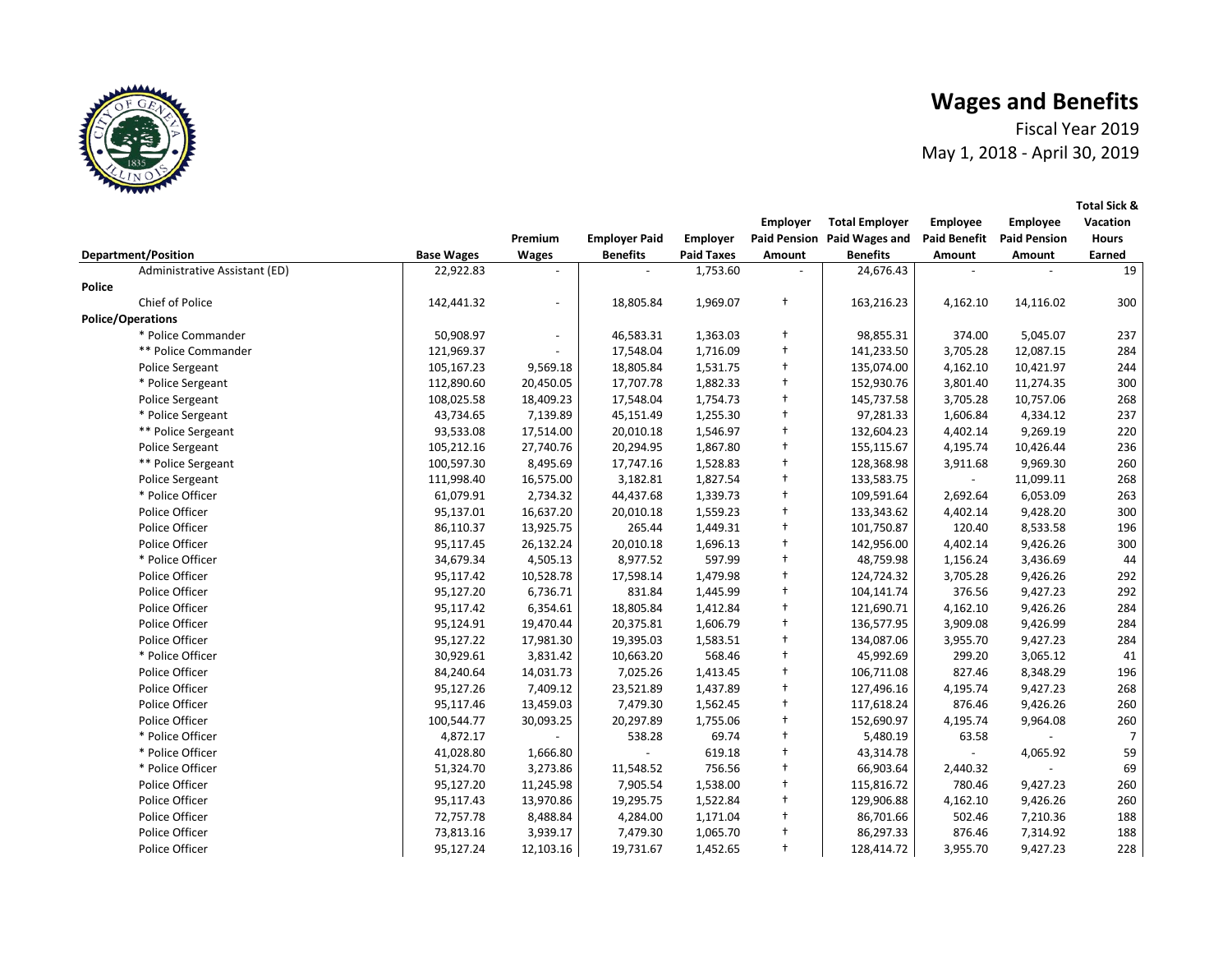Fiscal Year 2019 May 1, 2018 - April 30, 2019

 **Employee Vacation** 

**Total Sick &** 

 **Employer Total Employer Employee** 



|                                  |                   | Premium                  | <b>Employer Paid</b>     | Employer          |                          | Paid Pension Paid Wages and Paid Benefit Paid Pension |          |           | <b>Hours</b> |
|----------------------------------|-------------------|--------------------------|--------------------------|-------------------|--------------------------|-------------------------------------------------------|----------|-----------|--------------|
| <b>Department/Position</b>       | <b>Base Wages</b> | Wages                    | <b>Benefits</b>          | <b>Paid Taxes</b> | Amount                   | <b>Benefits</b>                                       | Amount   | Amount    | Earned       |
| Police Officer                   | 95,137.03         | 21,394.66                | 16,716.20                | 1,600.82          | $\ddagger$               | 134,848.71                                            | 3,535.12 | 9,428.20  | 228          |
| Police Officer                   | 95,117.41         | 4,358.90                 | 17,172.89                | 1,396.74          | $^{\dagger}$             | 118,045.94                                            | 3,593.92 | 9,426.26  | 220          |
| Police Officer                   | 74,871.92         | 11,348.64                | 16,277.47                | 1,206.58          | $\ddagger$               | 103,704.61                                            | 3,026.92 | 7,419.83  | 188          |
| Police Officer                   | 79,769.97         | 23,147.74                | 14,725.34                | 1,449.13          | $+$                      | 119,092.18                                            | 2,999.72 | 7,905.18  | 196          |
| <b>Police/Support Services</b>   |                   |                          |                          |                   |                          |                                                       |          |           |              |
| ** Police Commander              | 124,679.26        | 10,715.90                | 21,386.94                | 2,246.14          | $\ddagger$               | 159,028.24                                            | 4,402.14 | 11,758.55 | 292          |
| <b>Records Manager</b>           | 85,900.18         |                          | 20,010.18                | 6,054.18          | 9,322.76                 | 121,287.30                                            | 4,195.74 | 3,865.41  | 284          |
| Administrative Assistant (PD)    | 63,955.03         |                          | 18,908.40                | 4,379.89          | 6,954.03                 | 94,197.35                                             | 4,162.10 | 2,882.51  | 260          |
| <b>Community Service Officer</b> | 46,477.53         | 4,050.51                 | 16,777.96                | 3,590.47          | 5,486.37                 | 76,382.84                                             | 3,593.92 | 2,273.73  | 188          |
| <b>Community Service Officer</b> | 46,477.54         | 480.96                   | 6,564.54                 | 3,540.30          | 5,100.99                 | 62,164.33                                             | 680.06   | 2,113.09  | 188          |
| <b>Police Records Specialist</b> | 57,781.62         | 82.89                    | 20,010.18                | 4,092.02          | 6,279.11                 | 88,245.82                                             | 4,402.14 | 2,603.93  | 188          |
| Police Records Specialist        | 60,703.61         | $\blacksquare$           | 7,527.29                 | 4,583.38          | 6,593.35                 | 79,407.63                                             | 876.46   | 2,733.92  | 196          |
| <b>Police Records Specialist</b> | 65,857.69         | $\overline{\phantom{a}}$ | 20,010.18                | 4,524.09          | 7,144.40                 | 97,536.36                                             | 4,195.74 | 2,963.56  | 284          |
| <b>Police Records Specialist</b> | 51,898.41         | $\overline{\phantom{a}}$ | 11,381.08                | 3,789.19          | 5,632.43                 | 72,701.11                                             | 2,368.38 | 2,335.53  | 180          |
| <b>Police Records Specialist</b> | 64,324.25         | 92.29                    | 18,870.83                | 4,617.41          | 6,992.96                 | 94,897.74                                             | 4,162.10 | 2,901.58  | 268          |
| <b>Crossing Guard</b>            | 5,040.00          | $\blacksquare$           |                          | 385.57            |                          | 5,425.57                                              |          |           |              |
| <b>Crossing Guard</b>            | 5,190.00          | $\blacksquare$           |                          | 397.04            | $\overline{a}$           | 5,587.04                                              |          |           |              |
| <b>Crossing Guard</b>            | 4,905.00          | $\overline{\phantom{a}}$ |                          | 375.25            | $\sim$                   | 5,280.25                                              |          |           |              |
| <b>Crossing Guard</b>            | 4,935.00          | $\overline{\phantom{a}}$ |                          | 377.54            | $\overline{\phantom{a}}$ | 5,312.54                                              |          |           |              |
| <b>Crossing Guard</b>            | 4,950.00          |                          | $\overline{\phantom{a}}$ | 378.69            | $\blacksquare$           | 5,328.69                                              |          |           |              |
| <b>Crossing Guard</b>            | 4,710.00          | $\blacksquare$           | $\overline{\phantom{0}}$ | 360.33            | $\sim$                   | 5,070.33                                              |          |           |              |
| Police Records Specialist (PT)   | 24,947.93         | $\overline{\phantom{a}}$ | $\overline{\phantom{0}}$ | 1,908.50          | $\blacksquare$           | 26,856.43                                             |          |           | 16           |
| Police Records Specialist (PT)   | 20,990.57         | $\blacksquare$           | $\overline{\phantom{0}}$ | 1,605.78          | $\blacksquare$           | 22,596.35                                             |          |           | 16           |
| * Police Records Specialist (PT) | 19,913.60         |                          | $\overline{a}$           | 1,523.39          | $\overline{\phantom{a}}$ | 21,436.99                                             |          |           | 16           |
| * Police Records Specialist (PT) | 19,541.71         | 93.95                    | $\overline{\phantom{0}}$ | 1,502.13          | $\blacksquare$           | 21,137.79                                             |          |           | 16           |
| Fire                             |                   |                          |                          |                   |                          |                                                       |          |           |              |
| Fire Chief                       | 135,061.58        | $\blacksquare$           | 16,777.96                | 1,912.73          | $^{++}$                  | 153,752.27                                            | 3,593.92 | 12,584.31 | 260          |
| Administrative Assistant (FD)    | 57,339.31         | $\overline{\phantom{a}}$ | 17,529.08                | 4,088.43          | 6,223.08                 | 85,179.90                                             | 3,905.44 | 2,580.32  | 220          |
| <b>Fire/Operations</b>           |                   |                          |                          |                   |                          |                                                       |          |           |              |
| Deputy Fire Chief                | 112,965.60        |                          | 20,010.18                | 1,547.02          | $^{++}$                  | 134,522.80                                            | 4,195.74 | 10,680.90 | 300          |
| Fire Battalion Chief             | 118,556.54        | $\overline{\phantom{a}}$ | 15,933.16                | 1,660.48          | $^{++}$                  | 136,150.18                                            | 3,421.92 | 11,209.43 | 414          |
| Fire Battalion Chief             | 117,621.55        |                          | 20,010.18                | 1,624.97          | $++$                     | 139,256.70                                            | 4,402.14 | 11,121.02 | 434          |
| ** Fire Battalion Chief          | 117,425.88        | 916.15                   | 18,601.64                | 1,632.57          | $^{++}$                  | 138,576.24                                            | 4,121.58 | 11,102.53 | 439          |
| Fire Lieutenant                  | 107,131.47        | 29,903.59                | 17,548.04                | 1,897.09          | $^{++}$                  | 156,480.19                                            | 3,705.28 | 10,129.31 | 414          |
| Fire Lieutenant                  | 106,892.50        | 27,075.58                | 18,805.84                | 1,883.17          | $++$                     | 154,657.09                                            | 4,162.10 | 10,106.72 | 438          |
| Fire Lieutenant                  | 106,892.50        | 10,215.02                | 14,725.34                | 1,653.87          | $^{++}$                  | 133,486.73                                            | 3,206.12 | 10,106.72 | 438          |
| Fire Lieutenant                  | 110,023.94        | 33,530.16                | 18,805.84                | 2,025.24          | $++$                     | 164,385.18                                            | 3,955.70 | 10,402.86 | 414          |
|                                  |                   |                          |                          |                   |                          |                                                       |          |           |              |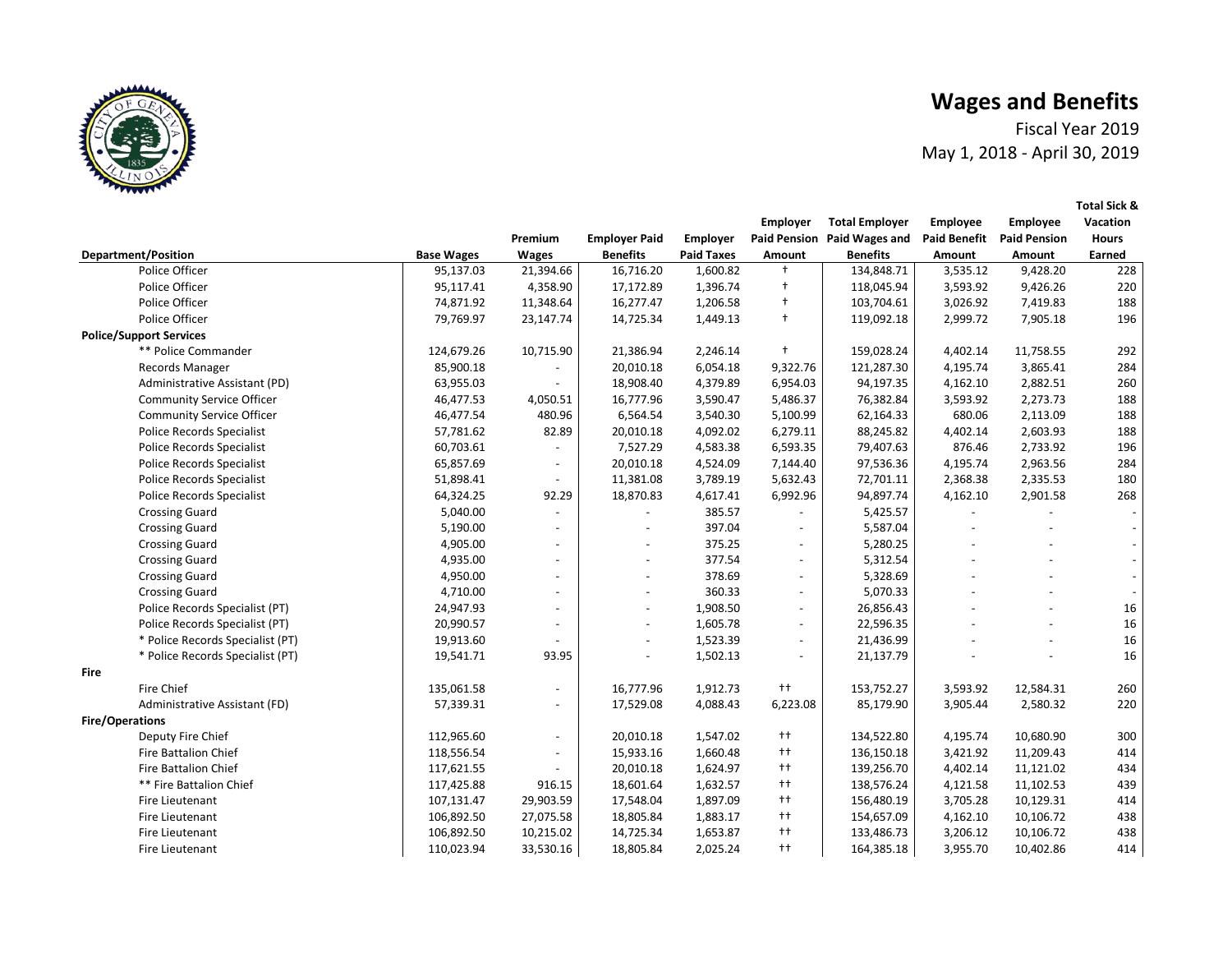Fiscal Year 2019 May 1, 2018 - April 30, 2019

 **Employee Vacation** 

**Total Sick &** 

 **Employer Total Employer Employee** 



|                            |                   | Premium        | <b>Employer Paid</b> | Employer          |                          | Paid Pension Paid Wages and |                          | <b>Paid Benefit Paid Pension</b> | <b>Hours</b> |
|----------------------------|-------------------|----------------|----------------------|-------------------|--------------------------|-----------------------------|--------------------------|----------------------------------|--------------|
| <b>Department/Position</b> | <b>Base Wages</b> | <b>Wages</b>   | <b>Benefits</b>      | <b>Paid Taxes</b> | Amount                   | <b>Benefits</b>             | Amount                   | Amount                           | Earned       |
| Fire Lieutenant            | 98,308.28         | 15,865.65      | 18,805.84            | 1,598.94          | $++$                     | 134,578.71                  | 3,955.70                 | 9,295.00                         | 414          |
| Fire Lieutenant            | 99,550.29         | 20,403.71      | 17,548.04            | 1,683.31          | $++$                     | 139,185.35                  | 3,911.68                 | 9,412.39                         | 318          |
| Firefighter                | 87,643.14         | 16,055.87      | 18,246.05            | 1,445.30          | $++$                     | 123,390.36                  | 4,065.50                 | 8,286.72                         | 318          |
| Firefighter                | 79,782.04         | 11,207.67      | 7,479.30             | 1,308.46          | $++$                     | 99,777.47                   | 780.46                   | 7,543.38                         | 270          |
| Firefighter                | 88,736.70         | 19,202.27      | 18,805.84            | 1,471.06          | $++$                     | 128,215.87                  | 3,955.70                 | 8,389.94                         | 447          |
| Firefighter                | 88,736.70         | 22,262.18      | 17,548.04            | 1,523.86          | $++$                     | 130,070.78                  | 3,911.68                 | 8,389.94                         | 438          |
| * Firefighter              | 10,204.10         | 2,185.69       | 639.06               | 178.60            | $++$                     | 13,207.45                   | 74.80                    | 964.81                           | 22           |
| Firefighter                | 75,122.06         | 13,230.64      | 6,577.26             | 1,271.52          | $++$                     | 96,201.48                   | 680.06                   | 7,102.68                         | 270          |
| * Firefighter              | 64,803.53         | 7,964.43       | 7,479.30             | 1,042.65          | $++$                     | 81,289.91                   | 876.46                   | 6,127.20                         | 270          |
| Firefighter                | 88,736.70         | 17,571.43      | 7,479.30             | 1,453.80          | $++$                     | 115,241.23                  | 876.46                   | 8,389.94                         | 366          |
| * Firefighter              | 7,607.07          | 293.34         | 639.06               | 113.60            | $++$                     | 8,653.07                    | 66.80                    | 719.26                           | 22           |
| * Firefighter              | 45,846.65         | 6,327.38       | 4,891.68             | 748.28            | $++$                     | 57,813.99                   | 577.46                   | 4,334.85                         | 111          |
| * Firefighter              | 26,542.78         | 1,324.33       | 3,060.00             | 398.92            | $^{++}$                  | 31,326.03                   | 358.90                   | 2,509.65                         | 61           |
| * Firefighter              | 24,681.98         | 2,191.45       | $\blacksquare$       | 389.75            | $^{++}$                  | 27,263.18                   | $\overline{\phantom{a}}$ | 2,333.71                         | 61           |
| * Firefighter              | 816.01            |                | 2,615.43             | 49.75             | $++$                     | 3,481.19                    | $\blacksquare$           | 77.15                            |              |
| Firefighter                | 91,868.92         | 10,994.60      | 18,805.84            | 1,418.88          | $++$                     | 123,088.24                  | 3,955.70                 | 8,686.08                         | 366          |
| Paid-On-Call Firefighter   | 585.85            |                |                      | 44.81             | $\overline{\phantom{a}}$ | 630.66                      |                          |                                  |              |
| * Paid-On-Call Firefighter | 2,340.43          |                |                      | 179.05            | $\overline{\phantom{a}}$ | 2,519.48                    |                          |                                  |              |
| Paid-On-Call Firefighter   | 18,967.43         | 375.45         |                      | 1,479.73          | $\overline{\phantom{a}}$ | 20,822.61                   |                          |                                  |              |
| * Paid-On-Call Firefighter | 2,371.81          |                |                      | 181.44            | $\blacksquare$           | 2,553.25                    |                          |                                  |              |
| Paid-On-Call Firefighter   | 14,510.87         | 194.70         |                      | 1,124.99          | $\overline{a}$           | 15,830.56                   |                          |                                  |              |
| Paid-On-Call Firefighter   | 3,080.27          | 0.79           | $\overline{a}$       | 235.69            | $\blacksquare$           | 3,316.75                    |                          |                                  |              |
| Paid-On-Call Firefighter   | 29,801.98         | 593.04         |                      | 2,325.21          | $\blacksquare$           | 32,720.23                   |                          |                                  |              |
| Paid-On-Call Firefighter   | 2,613.07          |                |                      | 199.91            | $\blacksquare$           | 2,812.98                    |                          |                                  |              |
| * Paid-On-Call Firefighter | 48.30             |                |                      | 3.70              | $\blacksquare$           | 52.00                       |                          |                                  |              |
| Paid-On-Call Firefighter   | 26,619.18         | 2,442.22       |                      | 2,223.18          | $\blacksquare$           | 31,284.58                   |                          |                                  |              |
| Paid-On-Call Firefighter   | 611.40            | 0.21           |                      | 46.79             | $\blacksquare$           | 658.40                      |                          |                                  |              |
| Paid-On-Call Firefighter   | 8,184.04          |                |                      | 626.07            | $\overline{\phantom{a}}$ | 8,810.11                    |                          |                                  |              |
| Paid-On-Call Firefighter   | 22,166.65         | 91.33          |                      | 1,702.73          | $\overline{a}$           | 23,960.71                   |                          |                                  |              |
| Paid-On-Call Firefighter   | 3.55              | 0.94           |                      | 0.35              | $\overline{\phantom{a}}$ | 4.84                        |                          |                                  |              |
| * Paid-On-Call Firefighter | 2,356.12          | 73.22          |                      | 185.84            | $\overline{\phantom{a}}$ | 2,615.18                    |                          |                                  |              |
| Paid-On-Call Firefighter   | 26,673.91         | 519.55         |                      | 2,080.30          | $\blacksquare$           | 29,273.76                   |                          |                                  |              |
| * Paid-On-Call Firefighter | 1,315.35          | $\overline{a}$ | $\overline{a}$       | 100.62            | $\blacksquare$           | 1,415.97                    |                          |                                  |              |
| * Paid-On-Call Firefighter | 1,942.95          |                |                      | 148.65            | $\blacksquare$           | 2,091.60                    |                          |                                  |              |
| Paid-On-Call Firefighter   | 23,592.18         | 209.13         |                      | 1,820.78          | $\blacksquare$           | 25,622.09                   |                          |                                  |              |
| Paid-On-Call Firefighter   | 19,072.29         | $\overline{a}$ |                      | 1,459.03          | $\blacksquare$           | 20,531.32                   |                          |                                  |              |
| * Paid-On-Call Firefighter | 256.35            |                |                      | 19.62             |                          |                             |                          |                                  |              |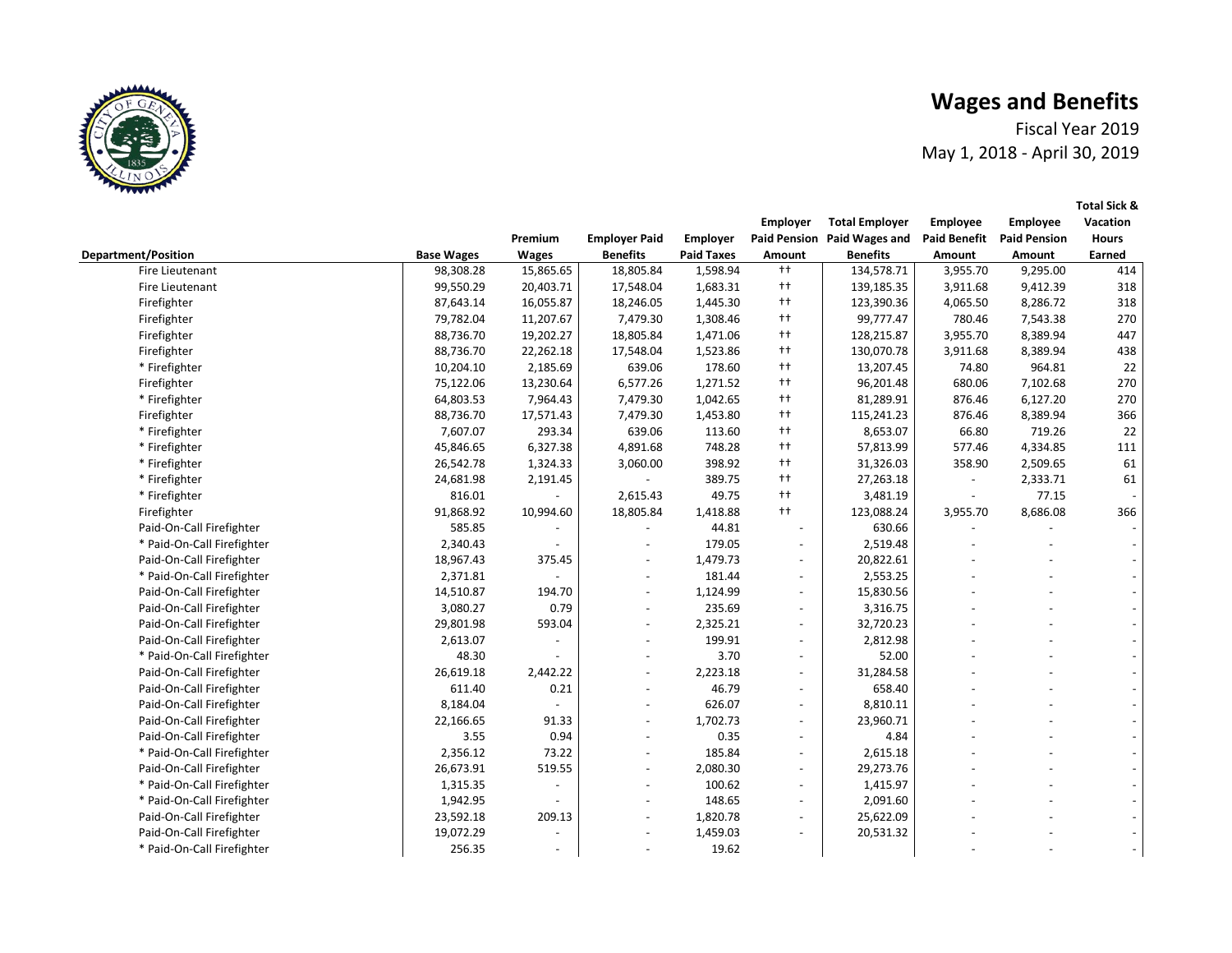Fiscal Year 2019 May 1, 2018 - April 30, 2019



|                                      |                   |                |                          |                   | Employer                 | <b>Total Employer</b>       | Employee            | Employee            | Vacation     |
|--------------------------------------|-------------------|----------------|--------------------------|-------------------|--------------------------|-----------------------------|---------------------|---------------------|--------------|
|                                      |                   | Premium        | <b>Employer Paid</b>     | Employer          |                          | Paid Pension Paid Wages and | <b>Paid Benefit</b> | <b>Paid Pension</b> | <b>Hours</b> |
| <b>Department/Position</b>           | <b>Base Wages</b> | <b>Wages</b>   | <b>Benefits</b>          | <b>Paid Taxes</b> | Amount                   | <b>Benefits</b>             | Amount              | Amount              | Earned       |
| Paid-On-Call Firefighter             | 1,904.32          |                |                          | 145.68            |                          | 2,050.00                    |                     |                     |              |
| Paid-On-Call Firefighter             | 7,340.97          | 1,095.82       |                          | 645.43            |                          | 9,082.22                    |                     |                     |              |
| * Paid-On-Call Firefighter           | 66.92             |                |                          | 5.12              | $\overline{\phantom{a}}$ | 72.04                       |                     |                     |              |
| Paid-On-Call Firefighter             | 2,267.22          | 125.52         |                          | 183.05            | $\overline{\phantom{a}}$ | 2,575.79                    |                     |                     |              |
| Paid-On-Call Firefighter             | 11,785.72         | 548.94         | $\overline{\phantom{a}}$ | 943.59            | $\overline{\phantom{a}}$ | 13,278.25                   |                     |                     |              |
| * Paid-On-Call Firefighter           | 14,093.00         | 179.40         |                          | 1,091.83          | $\overline{\phantom{a}}$ | 15,364.23                   |                     |                     |              |
| Paid-On-Call Firefighter             | 11.43             |                |                          | 0.88              | $\overline{\phantom{a}}$ | 12.31                       |                     |                     |              |
| Paid-On-Call Firefighter             | 14.65             |                |                          | 1.12              | $\overline{\phantom{a}}$ | 15.77                       |                     |                     |              |
| Paid-On-Call Firefighter             | 12,490.86         | 311.39         |                          | 979.38            | $\overline{\phantom{a}}$ | 13,781.63                   |                     |                     |              |
| Paid-On-Call Firefighter             | 13,872.01         | 233.78         |                          | 1,079.08          |                          | 15,184.87                   |                     |                     |              |
| Paid-On-Call Firefighter             | 12,365.29         | 234.60         |                          | 963.91            | $\overline{\phantom{a}}$ | 13,563.80                   |                     |                     |              |
| Paid-On-Call Firefighter             | 11,991.27         | 404.42         |                          | 948.27            | $\blacksquare$           | 13,343.96                   |                     |                     |              |
| Paid-On-Call Firefighter             | 9,474.69          | 165.60         |                          | 737.47            | $\overline{\phantom{a}}$ | 10,377.76                   |                     |                     |              |
| Paid-On-Call Firefighter             | 9,656.94          | $\overline{a}$ |                          | 738.73            | $\blacksquare$           | 10,395.67                   |                     |                     |              |
| Paid-On-Call Firefighter             | 12,165.78         | 12.58          |                          | 931.64            | $\overline{\phantom{a}}$ | 13,110.00                   |                     |                     |              |
| Paid-On-Call Firefighter             | 2,030.12          | $\overline{a}$ |                          | 155.31            | $\blacksquare$           | 2,185.43                    |                     |                     |              |
| Paid-On-Call Firefighter             | 8,300.01          |                |                          | 634.95            |                          | 8,934.96                    |                     |                     |              |
| Paid-On-Call Firefighter             | 221.86            |                |                          | 16.98             |                          | 238.84                      |                     |                     |              |
| <b>Fire/Prevention</b>               |                   |                |                          |                   |                          |                             |                     |                     |              |
| Fire Marshal                         | 133,244.30        | 1.02           | 17,529.08                | 9,696.27          | 12,216.10                | 172,686.77                  | 3,905.44            | 5,065.05            | 244          |
| <b>Public Works</b>                  |                   |                |                          |                   |                          |                             |                     |                     |              |
| Dir of Public Works                  | 137,998.38        |                | 831.84                   | 10,218.54         | 14,977.25                | 164,026.01                  | 582.96              | 6,209.98            | 196          |
| <b>Public Works/Engineering</b>      |                   |                |                          |                   |                          |                             |                     |                     |              |
| City Engineer/Asst. Dir. PW          | 112,042.48        | Ĭ.             | 455.04                   | 8,596.11          | 12,167.96                | 133,261.59                  |                     | 5,041.81            | 220          |
| Civil Engineer                       | 100,753.89        |                | 18,786.88                | 7,301.32          | 10,936.34                | 137,778.43                  | 4,155.86            | 4,533.87            | 268          |
| <b>Engineering Technician</b>        | 83,444.16         | 12,242.71      | 15,775.72                | 7,073.01          | 10,227.81                | 128,763.41                  | 3,404.70            | 4,305.83            | 300          |
| * GIS Coordinator                    | 13,456.49         |                | 24,417.69                | 2,721.19          | 4,259.42                 | 44,854.79                   | 333.44              | 1,636.85            | 167          |
| ** GIS Coordinator                   | 59,629.01         | $\overline{a}$ | 14,725.34                | 4,332.87          | 6,472.40                 | 85,159.62                   | 2,999.72            | 2,683.21            | 188          |
| * GIS Technician                     | 32,376.00         | $\overline{a}$ |                          | 2,476.95          | 3,311.46                 | 38,164.41                   |                     | 1,456.95            | 55           |
| <b>Public Works/Streets</b>          |                   |                |                          |                   |                          |                             |                     |                     |              |
| Superintendent of Street & Fleet     | 98,694.81         |                | 20,010.18                | 7,217.90          | 10,711.27                | 136,634.16                  | 4,402.14            | 4,441.22            | 196          |
| <b>Street Maintenance Supervisor</b> | 84,587.27         | 10,798.20      | 20,022.68                | 6,908.90          | 10,224.21                | 132,541.26                  | 4,402.14            | 4,292.85            | 268          |
| <b>Street Maint Lead Worker</b>      | 74,521.59         | 12,746.93      | 15,869.26                | 6,428.60          | 9,327.03                 | 118,893.41                  | 3,398.46            | 3,932.09            | 268          |
| <b>Street Maint Lead Worker</b>      | 65,442.52         | 11,595.94      | 17,635.54                | 5,602.24          | 8,212.02                 | 108,488.26                  | 3,911.68            | 3,470.65            | 260          |
| <b>Street Maint Lead Worker</b>      | 81,621.66         | 13,930.83      | 14,812.84                | 7,086.29          | 10,183.87                | 127,635.49                  | 3,095.72            | 4,303.79            | 300          |
| <b>Street Maint Lead Worker</b>      | 81,808.07         | 11,398.91      | 16,877.96                | 6,881.44          | 9,973.14                 | 126,939.52                  | 3,387.52            | 4,198.80            | 268          |
| Administrative Assistant (ST/FL)     | 60,702.97         | 32.86          | 16,777.96                | 4,339.72          | 6,591.89                 | 88,445.40                   | 3,593.92            | 2,733.21            | 300          |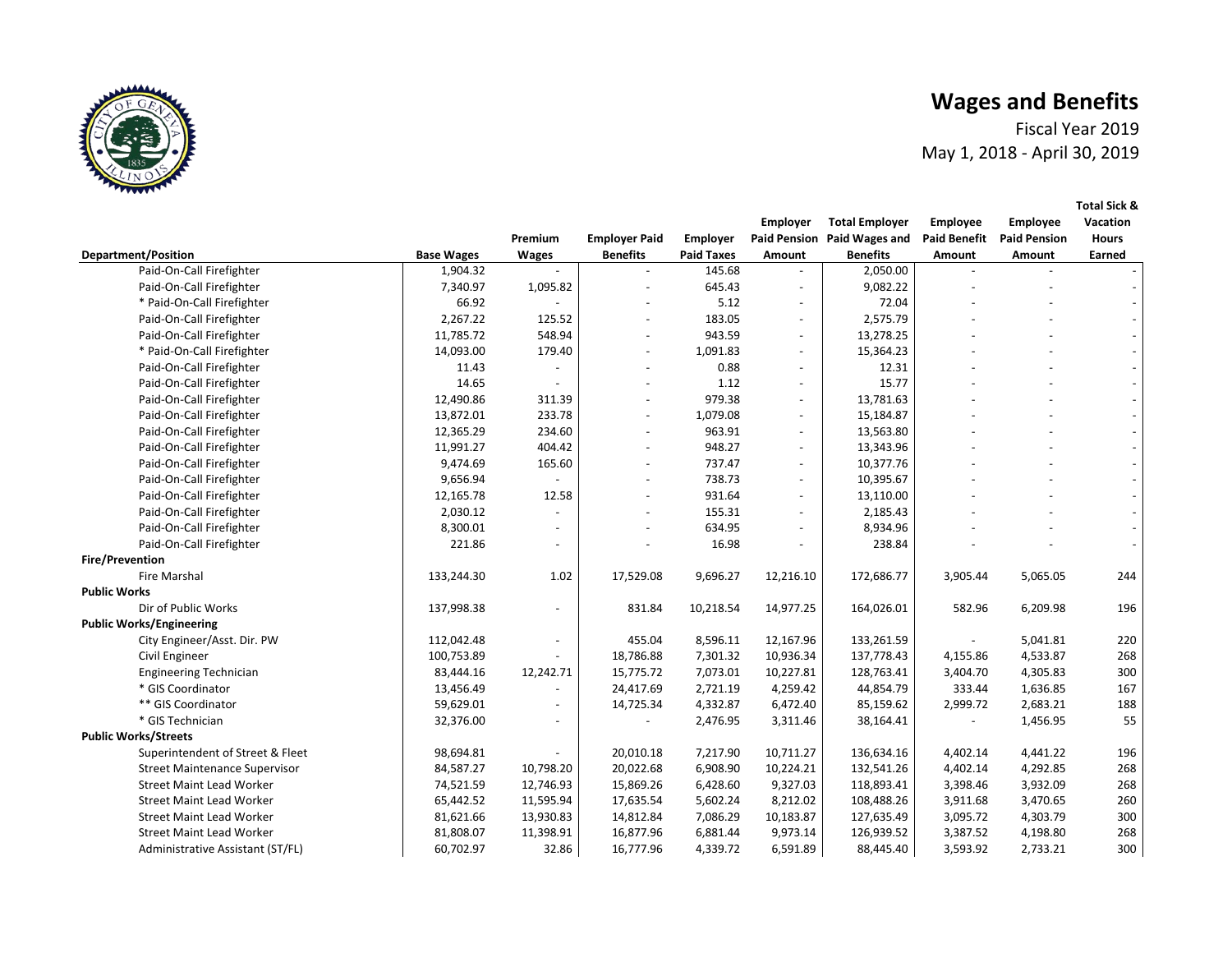Fiscal Year 2019 May 1, 2018 - April 30, 2019

|                                    |                   |              |                      |                   | <b>Employer</b> | <b>Total Employer</b>       | Employee                 | <b>Employee</b>     | Vacation     |
|------------------------------------|-------------------|--------------|----------------------|-------------------|-----------------|-----------------------------|--------------------------|---------------------|--------------|
|                                    |                   | Premium      | <b>Employer Paid</b> | <b>Employer</b>   |                 | Paid Pension Paid Wages and | <b>Paid Benefit</b>      | <b>Paid Pension</b> | <b>Hours</b> |
| <b>Department/Position</b>         | <b>Base Wages</b> | <b>Wages</b> | <b>Benefits</b>      | <b>Paid Taxes</b> | Amount          | <b>Benefits</b>             | Amount                   | Amount              | Earned       |
| <b>Street Maintenance Worker</b>   | 61,189.88         | 11,642.12    | 16,929.49            | 5,307.55          | 7,756.13        | 102,825.17                  | 3,547.92                 | 3,280.83            | 260          |
| <b>Street Maintenance Worker</b>   | 61,174.27         | 7,160.30     | 17,772.69            | 4,739.98          | 6,006.67        | 96,853.91                   | 3,911.68                 | 2,531.62            | 196          |
| <b>Street Maintenance Worker</b>   | 48,209.90         | 5,430.55     | 7,968.33             | 4,047.15          | 5,765.15        | 71,421.08                   | 836.46                   | 2,418.34            | 188          |
| <b>Street Maintenance Worker</b>   | 61,160.30         | 10,986.29    | 20,085.18            | 5,205.55          | 7,727.35        | 105,164.67                  | 4,195.74                 | 3,249.98            | 260          |
| <b>Street Maintenance Worker</b>   | 47,307.44         | 5,397.97     | 87.50                | 4,038.64          | 5,657.32        | 62,488.87                   | $\blacksquare$           | 2,375.72            | 188          |
| <b>Street Maintenance Worker</b>   | 61,248.85         | 6,755.85     | 19,545.12            | 4,884.38          | 7,321.77        | 99,755.97                   | 4,264.80                 | 3,064.17            | 244          |
| * Street Maintenance Worker        | 44,035.85         | 6,655.65     | 7,591.80             | 3,826.81          | 5,426.10        | 67,536.21                   | 780.46                   | 2,286.21            | 100          |
| <b>Street Maintenance Worker</b>   | 62,041.70         | 5,349.89     | 18,893.34            | 4,859.54          | 5,845.15        | 96,989.62                   | 3,955.70                 | 2,450.86            | 196          |
| * Summer Help (Street)             | 3,470.00          |              |                      | 265.46            |                 | 3,735.46                    | $\overline{a}$           |                     |              |
| <b>Public Works/Fleet Services</b> |                   |              |                      |                   |                 |                             |                          |                     |              |
| Fleet Maintenance Spv              | 79,267.52         | 28.13        |                      | 6,068.82          | 8,601.93        | 93,966.40                   | $\overline{\phantom{a}}$ | 3,568.39            | 180          |
| Fleet Maintenance Tech             | 57,704.80         | 3,826.57     | 7,516.80             | 4,650.70          | 6,618.87        | 80,317.74                   | 780.46                   | 2,770.66            | 180          |
| Fleet Maintenance Tech             | 85,464.64         | 3,818.63     | 17,560.54            | 6,552.56          | 9,670.02        | 123,066.39                  | 3,705.28                 | 4,018.36            | 292          |
| <b>Public Works/Electric</b>       |                   |              |                      |                   |                 |                             |                          |                     |              |
| Superintendent of Electrical Svc   | 126,330.60        |              | 17,548.04            | 9,316.40          | 13,712.50       | 166,907.54                  | 3,705.28                 | 5,684.83            | 300          |
| Mgr Dist., Const., and Maint.      | 115,520.44        |              | 20,010.18            | 8,448.92          | 12,539.15       | 156,518.69                  | 4,195.74                 | 5,198.36            | 300          |
| Mgr. Electric Operations           | 107,048.00        |              | 20,010.18            | 7,857.71          | 11,619.43       | 146,535.32                  | 4,402.14                 | 4,817.16            | 196          |
| <b>Electric Foreman</b>            | 82,791.52         | 123.30       | 18,771.18            | 5,978.43          | 8,864.68        | 116,529.11                  | 3,786.85                 | 3,731.24            | 314          |
| <b>Electric Foreman</b>            | 113,917.11        | 28,646.04    | 16,867.96            | 10,343.93         | 15,474.18       | 185,249.22                  | 3,593.92                 | 6,419.44            | 300          |
| Electric Field Serviceman          | 113,917.18        | 25,538.42    | 18,895.84            | 10,293.24         | 15,067.99       | 183,712.67                  | 3,955.70                 | 6,279.60            | 300          |
| Administrative Assistant (EL)      | 65,605.20         | 1,538.44     | 16,777.96            | 4,880.22          | 7,273.17        | 96,074.99                   | 3,593.92                 | 3,021.44            | 268          |
| Purchasing and Inventory Coord     | 76,485.37         |              | 16,777.96            | 5,431.31          | 8,302.08        | 106,996.72                  | 3,387.52                 | 3,441.76            | 284          |
| Electric Lineman                   | 42,574.96         | 8,052.23     | 20,047.27            | 4,789.47          | 7,486.59        | 82,950.52                   | 1,450.30                 | 2,877.00            | 241          |
| Electric Lineman                   | 106,527.21        | 18,390.36    | 16,807.96            | 9,309.77          | 13,547.88       | 164,583.18                  | 3,593.92                 | 5,622.65            | 300          |
| Electric Lineman                   | 106,323.86        | 26,237.92    | 20,145.18            | 9,837.03          | 14,386.72       | 176,930.71                  | 4,402.14                 | 5,971.38            | 292          |
| Electric Lineman                   | 106,527.33        | 18,576.17    | 16,777.96            | 9,307.52          | 13,585.78       | 164,774.76                  | 3,593.92                 | 5,629.68            | 260          |
| Electric Lineman                   | 106,309.19        | 29,599.42    | 19,486.94            | 10,106.93         | 14,770.36       | 180,272.84                  | 4,061.48                 | 6,122.63            | 252          |
| * Electric Lineman                 | 73,066.37         | 8,423.33     | 9,906.06             | 6,479.40          | 9,295.01        | 107,170.17                  | 2,068.28                 | 3,667.01            | 70           |
| <b>Electric Apprentice</b>         | 81,101.34         | 2,153.40     | 7,509.30             | 6,306.57          | 9,012.08        | 106,082.69                  | 876.46                   | 3,747.82            | 220          |
| <b>Electric Apprentice</b>         | 85,199.11         | 577.02       | 18,865.84            | 6,134.10          | 9,303.93        | 120,080.00                  | 3,955.70                 | 3,862.62            | 228          |
| Public Works/Water/Wastewater      |                   |              |                      |                   |                 |                             |                          |                     |              |
| Superintendent of Water/WW         | 112,554.66        |              | 20,010.18            | 8,153.58          | 12,216.10       | 152,934.52                  | 4,195.74                 | 5,065.06            | 268          |
| Spv Sys Maint and Cust Service     | 88,765.96         | 16,732.54    | 20,047.68            | 7,665.41          | 11,380.86       | 144,592.45                  | 4,402.14                 | 4,749.12            | 284          |
| Spv Water Supply and Treatment     | 102,964.54        | 25,282.61    | 20,010.18            | 9,501.32          | 13,908.60       | 171,667.25                  | 4,195.74                 | 5,771.13            | 300          |
| Wastewater Treatment Supervisor    | 91,168.00         | 29,676.04    | 7,479.30             | 9,201.45          | 13,154.98       | 150,679.77                  | 780.46                   | 5,438.00            | 268          |
| Lead WW Treatment Plant Oper       | 73,140.04         | 14,347.71    | 14,725.34            | 6,449.33          | 9,481.12        | 118,143.54                  | 3,206.12                 | 3,936.93            | 220          |
| Lead Water/Sewer Maint. Wkr        | 68,022.18         | 7,146.94     | 18,981.58            | 5,439.98          | 8,106.25        | 107,696.93                  | 4,106.24                 | 3,383.72            | 236          |